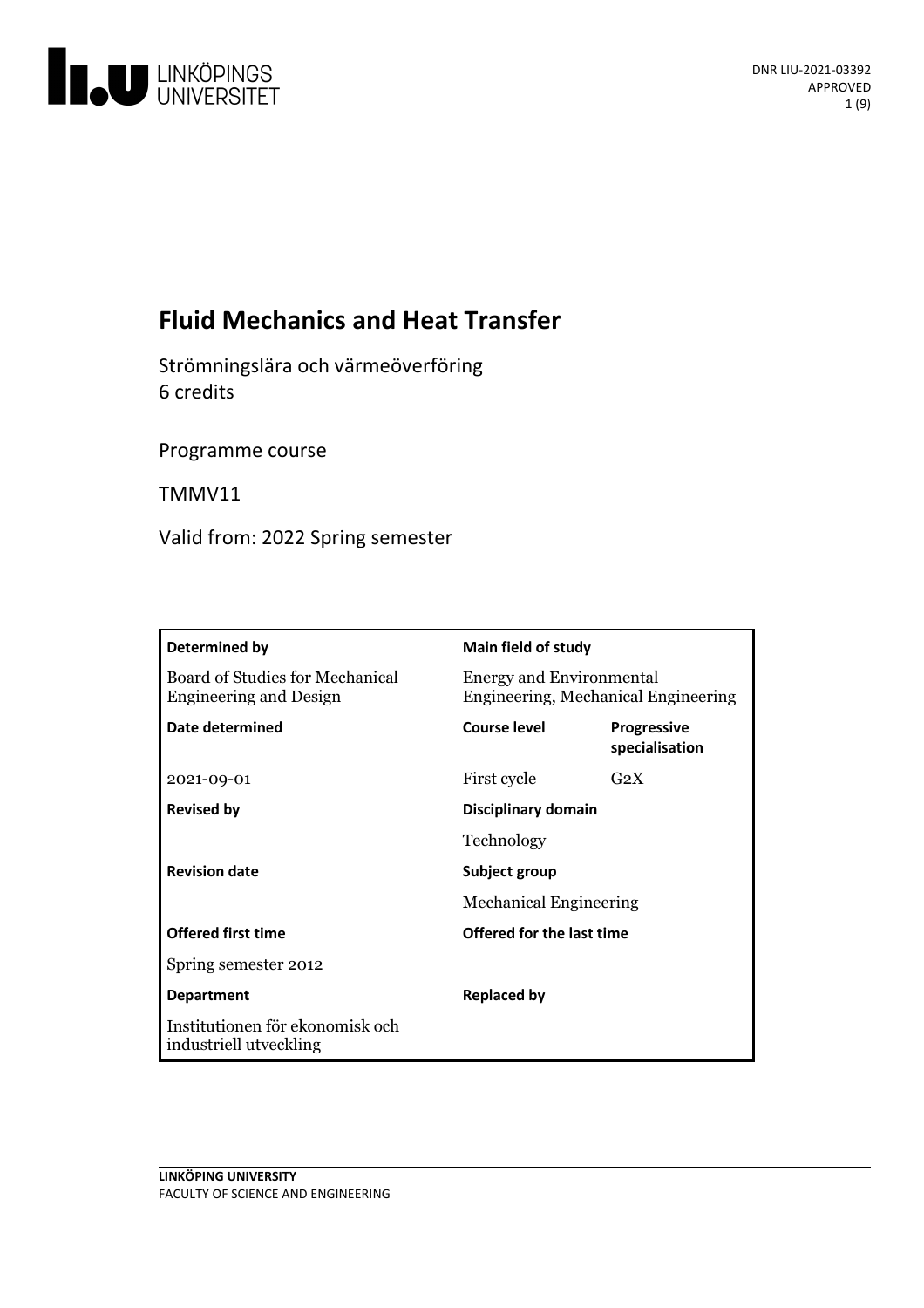# Course offered for

- Master of Science in Design and Product Development
- Master of Science in Applied Physics and Electrical Engineering
- Master of Science in Applied Physics and Electrical Engineering International
- Master of Science in Industrial Engineering and Management
- Master of Science in Industrial Engineering and Management International
- Master of Science in Energy Environment Management
- Master of Science in Mechanical Engineering

## Prerequisites

Calculus, Algebra and Thermodynamics.

## Intended learning outcomes

The course will provide knowledge offluid mechanics and heat transfer, to be able to analyze and apply formulas and relationships regarding flow and heat exchange in technical constructions, and further to create understanding of fluid mechanics and heat transfer in technical applications. The course should give knowledge of moist air and its psychometric chart. After the course the student should be able  $t^{\alpha}$ 

- describe and define fundamental concepts and relations within fluid mechanics and heat transfer, such as relations for flowing fluids and heat exchange.<br>• give an account of and analyze technical applications such as flow in pipes
- and heat exchangers.<br>• give an account of and apply fundamentals within moist air, and use the
- 
- psychrometric chart.<br>• analyze and calculate engineering problems of the character treated during the course.
- 
- analyze and explain phenomena of fluid mechanics and heat transfer.<br>• perform laboratory work, evaluate the results and write laboratory report.<br>• identify obviously unreasonable results.<br>• contribute to a durable develo
- 
- from the course to realize technical solutions that give an efficient use of energy under consideration of among other things environmental issues both national and international.

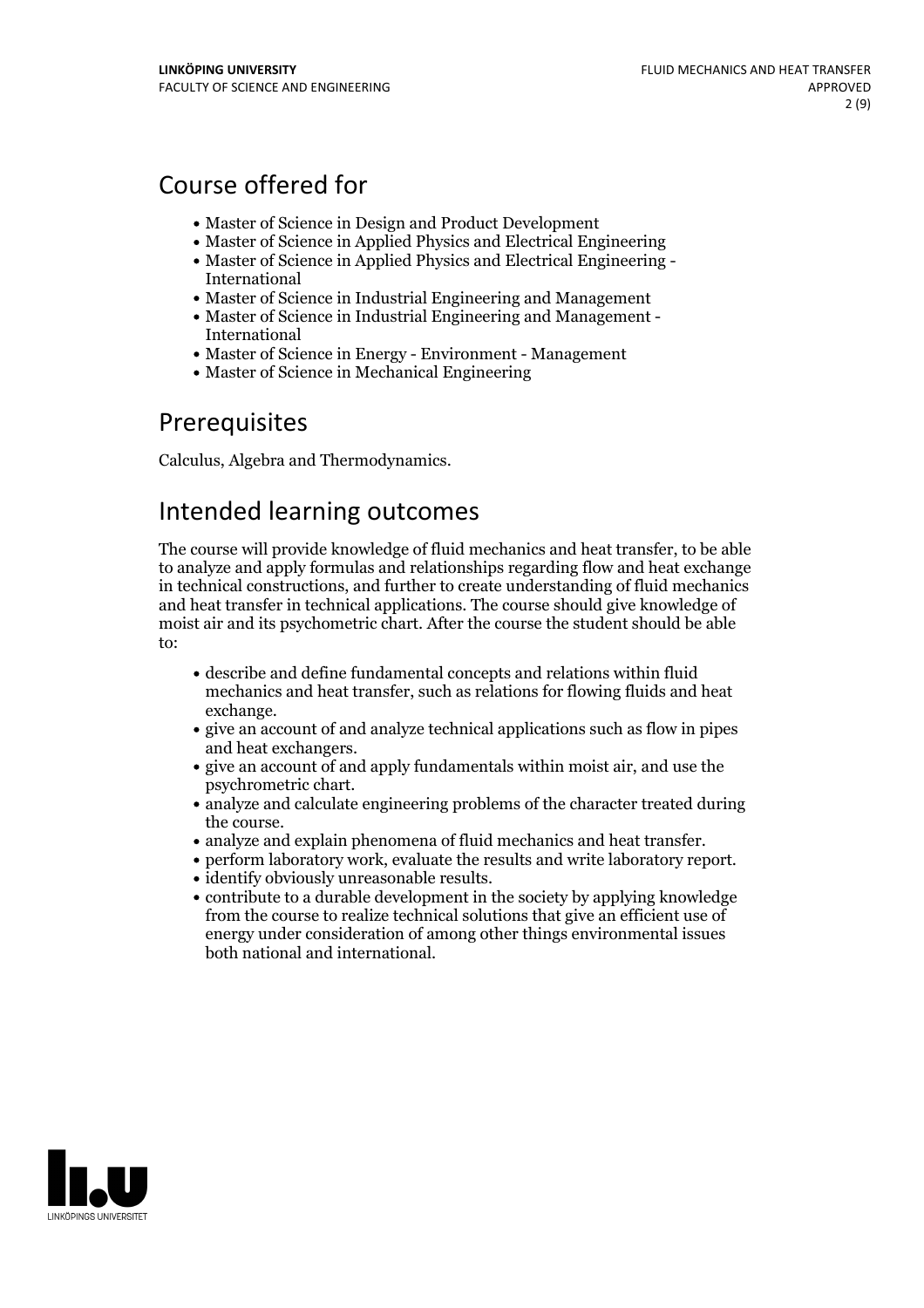## Course content

The allotted course time is divided into three main sections:

- 1. Fluid Mechanics
- 2. Heat Transfer
- 3. Dry and Atmospheric air

Science of motion: Fundamental relationships for flowing fluids. Boundary layers. Impulse batches. Boundary layer separation. Flow around bodies. Flow in pipes and channels. Heat transfer. Basic theories for heat exchange. Thermal conduction, convection and radiation. Thermal transmittance. Technical applications of heat exchange, such as a heat exchanger. Moist air: fundamentals concepts and relations. The psychrometric chart and its use, for example determination of the dew-point temperature, mixing processes, heating and cooling.

# Teaching and working methods

The course is organized in lectures, seminars and laboratory work.

## Examination

| LAB1 | Laboratory work     | 1.5 credits | U, G       |
|------|---------------------|-------------|------------|
| TEN1 | Written examination | 4.5 credits | U, 3, 4, 5 |

## Grades

Four-grade scale, LiU, U, 3, 4, 5

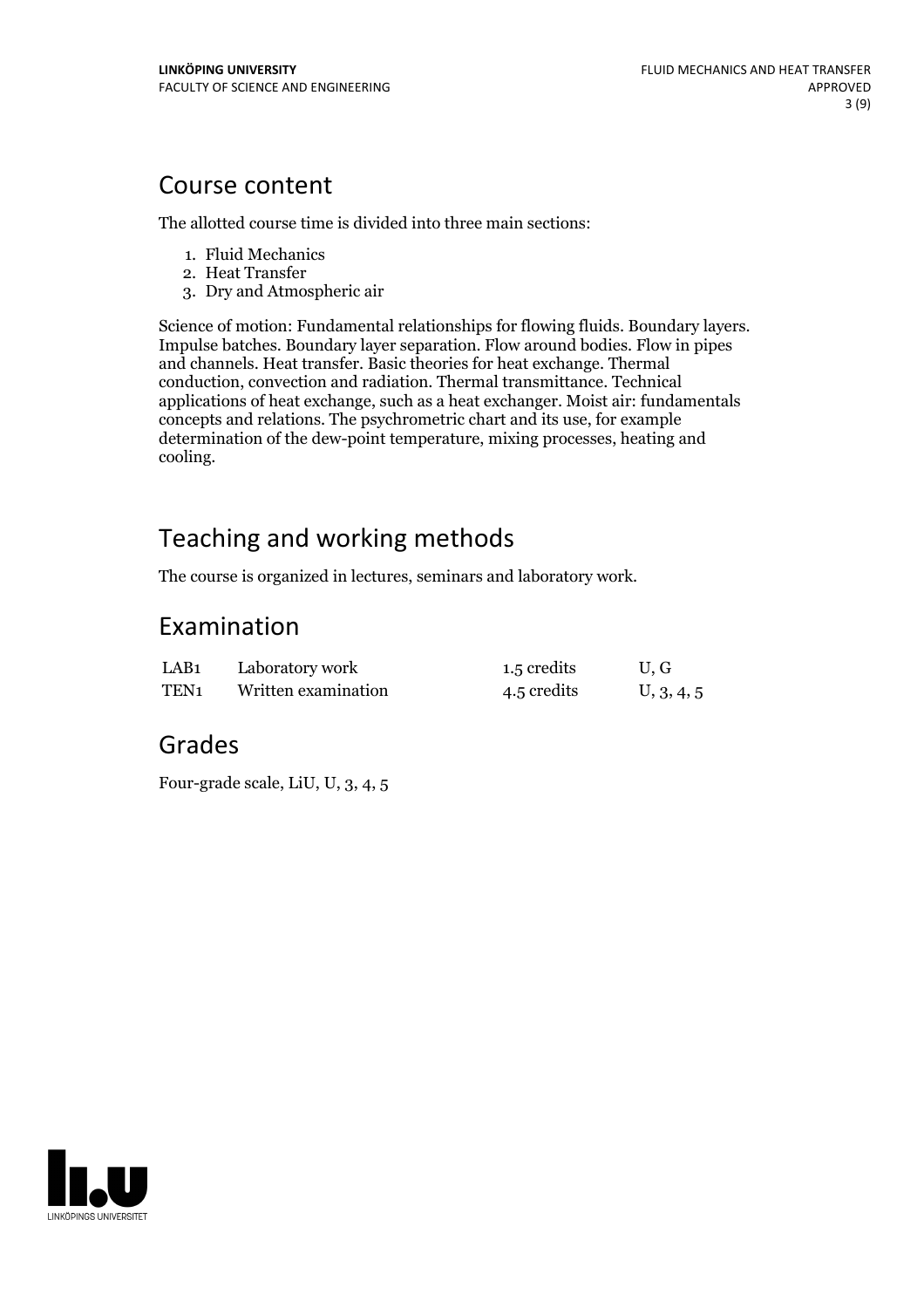## Other information

Supplementary courses: Courses in Applied Thermodynamics and Fluid Mechanics, Engineering Mechanics, Fluid and Mechanical Engineering Systems and Energy Systems.

### **About teaching and examination language**

The teaching language is presented in the Overview tab for each course. The examination language relates to the teaching language as follows:

- If teaching language is "Swedish", the course as a whole could be given in Swedish, or partly in English. Examination language is Swedish, but parts
- of the examination can be in English. If teaching language is "English", the course as <sup>a</sup> whole is taught in English. Examination language is English. If teaching language is "Swedish/English", the course as <sup>a</sup> whole will be
- taught in English if students without prior knowledge of the Swedish language participate. Examination language is Swedish or English depending on teaching language.

### **Other**

The course is conducted in a manner where both men's and women's experience and knowledge are made visible and developed.

The planning and implementation of a course should correspond to the course syllabus. The course evaluation should therefore be conducted with the course syllabus as a starting point.

If special circumstances prevail, the vice-chancellor may in a special decision specify the preconditions for temporary deviations from this course syllabus, and delegate the right to take such decisions.

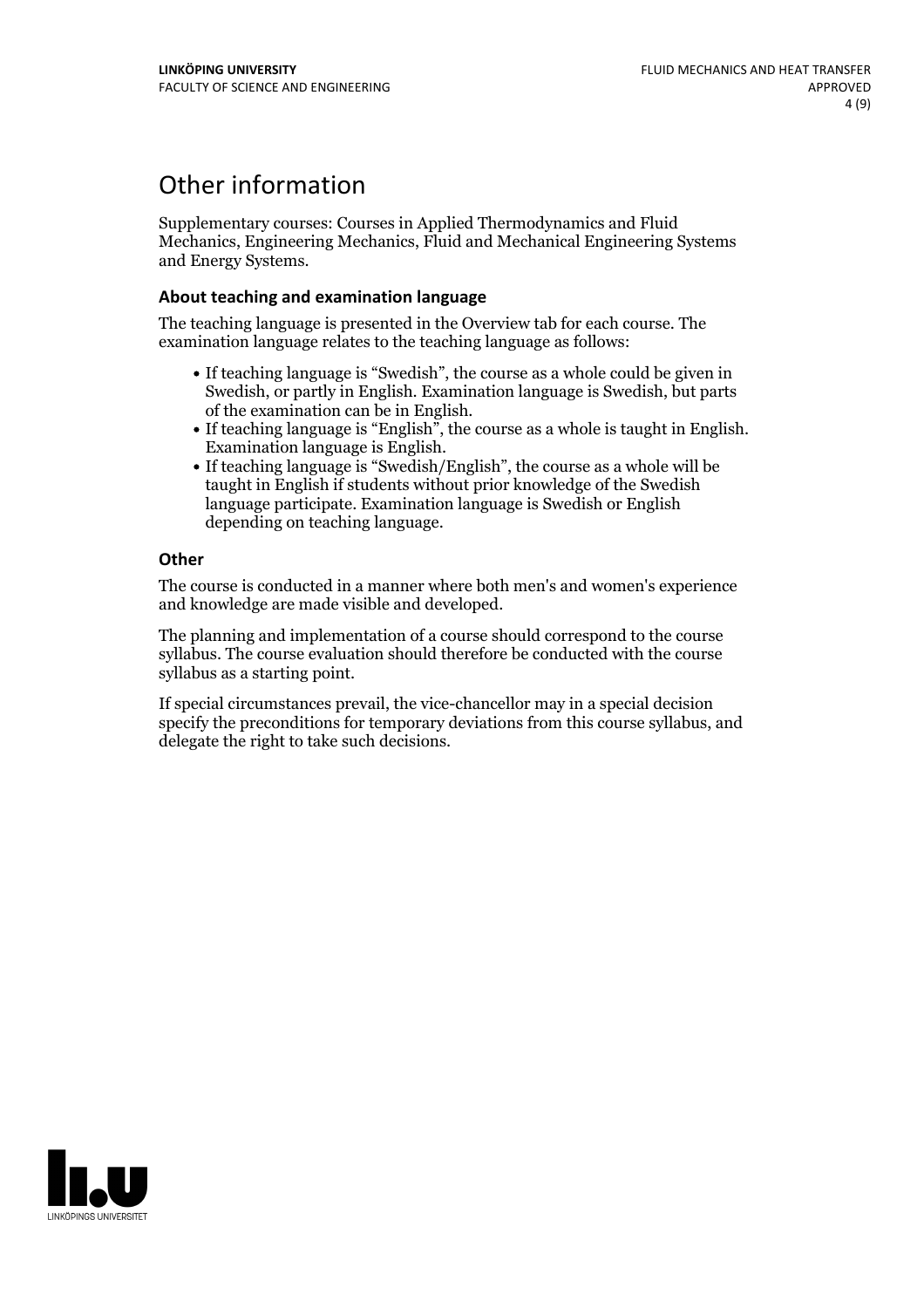## **Common rules**

## Course syllabus

A syllabus must be established for each course. The syllabus specifies the aim and contents of the course, and the prior knowledge that a student must have in order to be able to benefit from the course.

## Timetabling

Courses are timetabled after a decision has been made for this course concerning its assignment to a timetable module.

## Interruption in and deregistration from a course

The LiU decision, Guidelines concerning confirmation of participation in education (Dnr LiU-2020-02256), states that interruptions in study are to be recorded in Ladok. Thus, all students who do not participate in a course for which they have registered must record the interruption, such that the registration on the course can be removed. Deregistration from or interrupting a course is carried out using <sup>a</sup> web-based form: https://www.lith.liu.se/for- [studenter/kurskomplettering?l=en.](https://www.lith.liu.se/for-studenter/kurskomplettering?l=en)

## Cancelled coursesand changes to the course syllabus

Courses with few participants (fewer than 10) may be cancelled or organised in a manner that differs from that stated in the course syllabus. The Dean is to deliberate and decide whether a course is to be cancelled or changed from the course syllabus.

## Guidelines relating to examinations and examiners

For details, see Guidelines for education and examination for first-cycle and second-cycle education at Linköping University, Dnr LiU-2020-04501 [\(http://styrdokument.liu.se/Regelsamling/VisaBeslut/917592\)](http://styrdokument.liu.se/Regelsamling/VisaBeslut/917592).

An examiner must be employed as a teacher at LiU according to the LiU Regulations for Appointments, Dnr LiU-2021-01204 [\(https://styrdokument.liu.se/Regelsamling/VisaBeslut/622784](https://styrdokument.liu.se/Regelsamling/VisaBeslut/622784)). For courses in second-cycle, the following teachers can be appointed as examiner: Professor (including Adjunct and Visiting Professor), Associate Professor (including Adjunct), Senior Lecturer (including Adjunct and Visiting Senior Lecturer), Research Fellow, or Postdoc. For courses in first-cycle, Assistant Lecturer (including Adjunct and Visiting Assistant Lecturer) can also be appointed as examiner in addition to those listed for second-cycle courses. In exceptional cases, a Part-time Lecturer can also be appointed as an examiner at both first- and second cycle, see Delegation of authority for the Board of Faculty of Science and Engineering.

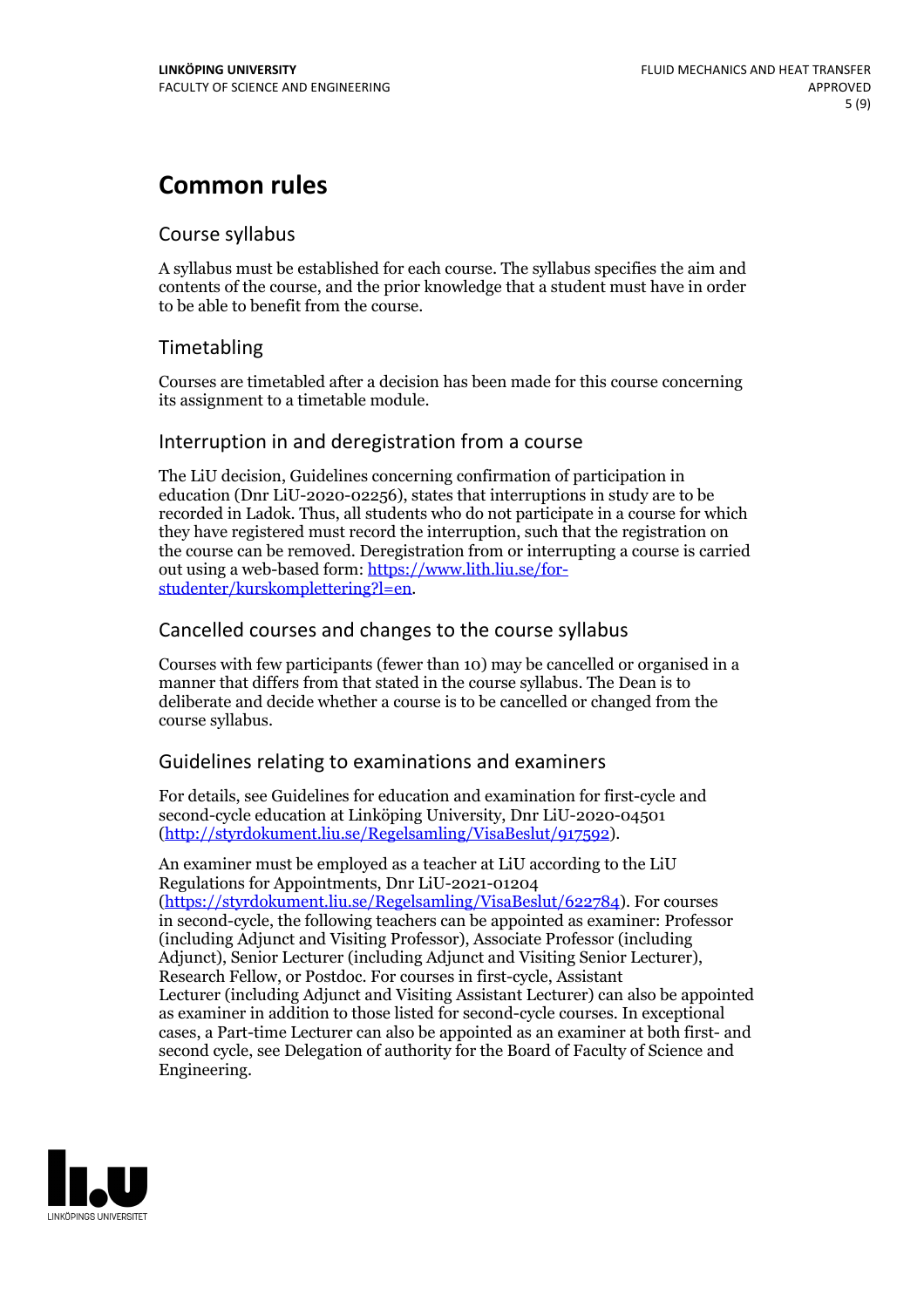## Forms of examination

#### **Principles for examination**

Written and oral examinations and digital and computer-based examinations are held at least three times a year: once immediately after the end of the course, once in August, and once (usually) in one of the re-examination periods. Examinations held at other times are to follow a decision of the faculty programme board.

Principles for examination scheduling for courses that follow the study periods:

- courses given in VT1 are examined for the first time in March, with re-examination in June and August
- courses given in VT2 are examined for the first time in May, with re-examination in August and October
- courses given in HT1 are examined for the first time in October, with re-examination in January and August
- courses given in HT2 are examined for the first time in January, with re-examination in March and in August.

The examination schedule is based on the structure of timetable modules, but there may be deviations from this, mainly in the case of courses that are studied and examined for several programmes and in lower grades (i.e. 1 and 2).

Examinations for courses that the faculty programme board has decided are to be held in alternate years are held three times during the school year in which the course is given according to the principles stated above.

Examinations for courses that are cancelled orrescheduled such that they are not given in one or several years are held three times during the year that immediately follows the course, with examination scheduling that corresponds to the scheduling that was in force before the course was cancelled or rescheduled.

When a course, or a written examination (TEN, DIT, DAT), is given for the last time, the regular examination and two re-examinations will be offered. Thereafter, examinations are phased out by offering three examinations during the following academic year at the same times as the examinations in any substitute course. If there is no substitute course, three examinations will be offered during re- examination periods during the following academic year. Other examination times are decided by the faculty programme board. In all cases above, the examination is also offered one more time during the academic year after the following, unless the faculty programme board decides otherwise. In total, 6 re-examinations are offered, of which 2 are regular re-examinations. In the examination registration system, the examinations given for the penultimate time and the last time are denoted.

If a course is given during several periods of the year (for programmes, or on different occasions for different programmes) the faculty programme board or boards determine together the scheduling and frequency of re-examination occasions.

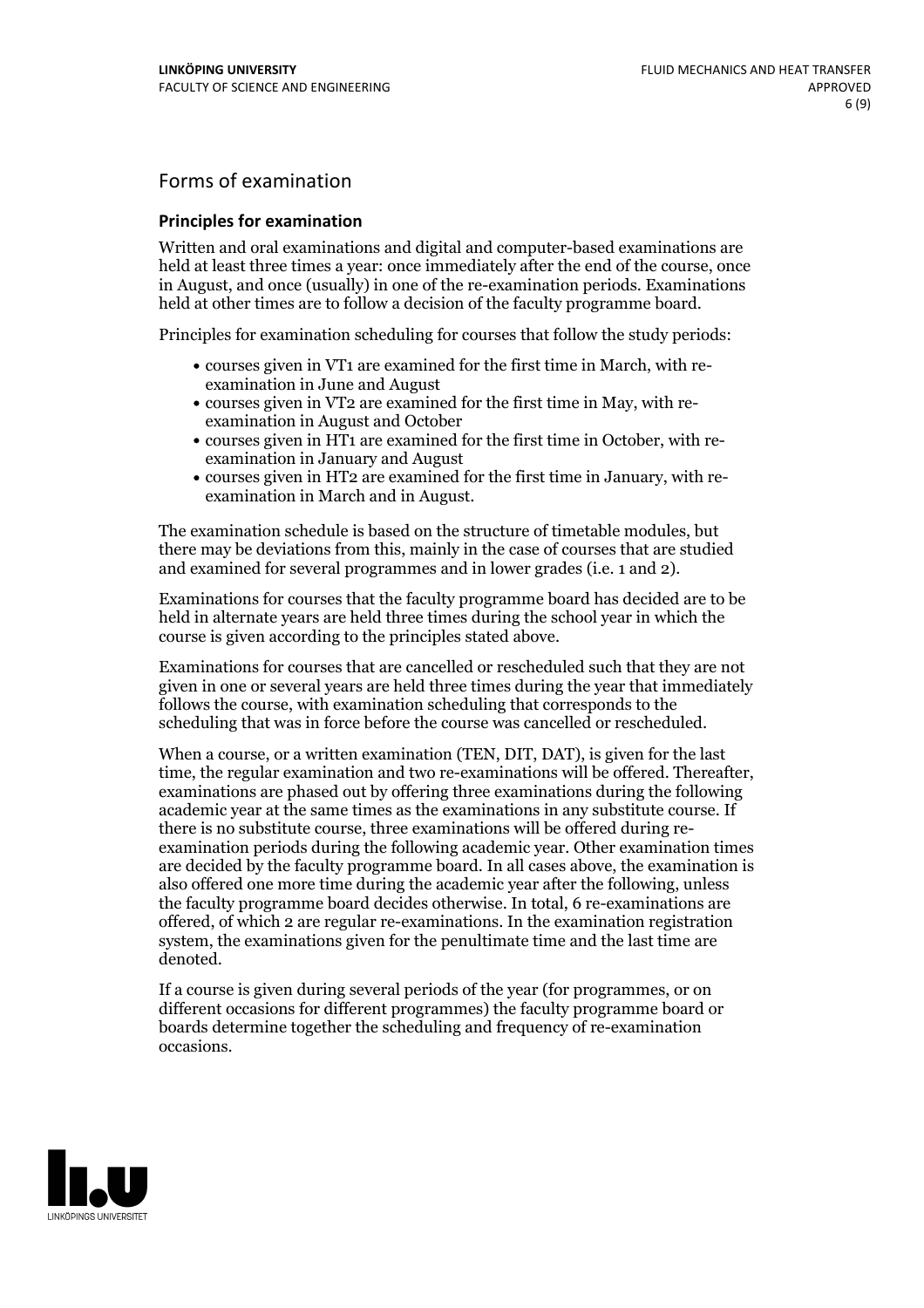### **Retakes of other forms of examination**

Regulations concerning retakes of other forms of examination than written examinations and digital and computer-based examinations are given in the LiU guidelines for examinations and examiners, [http://styrdokument.liu.se/Regelsamling/VisaBeslut/917592.](http://styrdokument.liu.se/Regelsamling/VisaBeslut/917592)

#### **Course closure**

For Decision on Routines for Administration of the Discontinuation of Educational Programs, Freestanding Courses and Courses in Programs, see DNR LiU-2021-04782. After a decision on closure and after the end of the discontinuation period, the students are referred to a replacement course (or similar) according to information in the course syllabus or programme syllabus. If a student has passed some part/parts of a closed program course but not all, and there is an at least partially replacing course, an assessment of crediting can be made. Any crediting of course components is made by the examiner.

### **Registration for examination**

In order to take an written, digital or computer-based examination, registration in advance is mandatory, see decision in the university's rule book [https://styrdokument.liu.se/Regelsamling/VisaBeslut/622682.](https://styrdokument.liu.se/Regelsamling/VisaBeslut/622682) An unregistered student can thus not be offered a place. The registration is done at the Student Portal or in the LiU-app during the registration period. The registration period opens 30 days before the date of the examination and closes 10 days before the date of the examination. Candidates are informed of the location of the examination by email, four days in advance.

### **Code of conduct for students during examinations**

Details are given in a decision in the university's rule book: <http://styrdokument.liu.se/Regelsamling/VisaBeslut/622682>.

#### **Retakes for higher grade**

Students at the Institute of Technology at LiU have the right to retake written examinations and digital and computer-based examinations in an attempt to achieve a higher grade. This is valid for all examination components with code "TEN", "DIT" and "DAT". The same right may not be exercised for other examination components, unless otherwise specified in the course syllabus.

A retake is not possible on courses that are included in an issued degree diploma.

#### **Grades**

The grades that are preferably to be used are Fail (U), Pass (3), Pass not without distinction  $(4)$  and Pass with distinction  $(5)$ .

- Grades U, 3, 4, 5 are to be awarded for courses that have written or digital examinations.<br>• Grades Fail (U) and Pass (G) may be awarded for courses with a large
- degree of practical components such as laboratory work, project work and

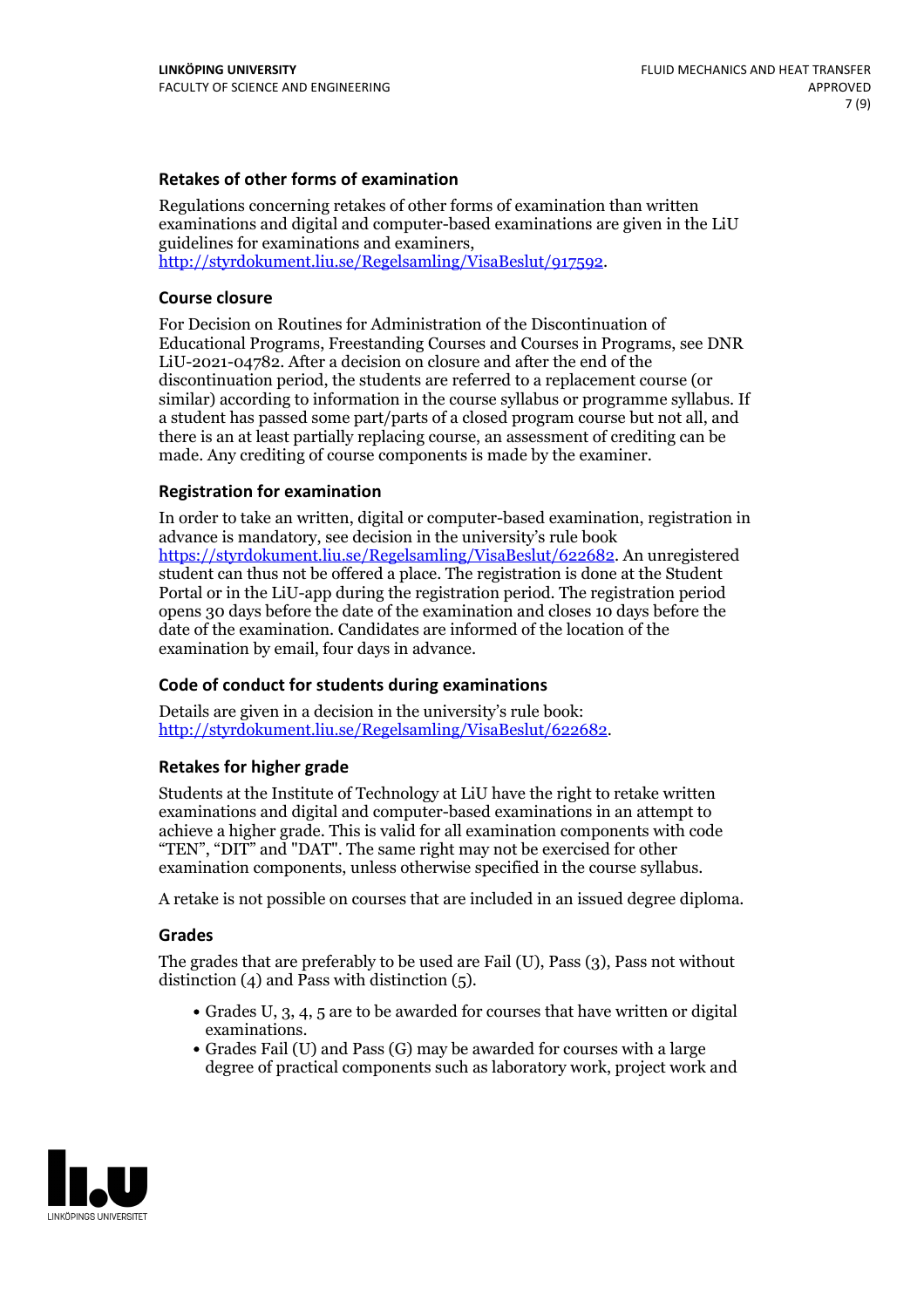group work.<br>• Grades Fail (U) and Pass (G) are to be used for degree projects and other independent work.

### **Examination components**

The following examination components and associated module codes are used at the Faculty of Science and Engineering:

- Grades U, 3, 4, 5 are to be awarded for written examinations (TEN) and
- digital examinations (DIT).<br>• Examination components for which the grades Fail (U) and Pass (G) may be awarded are laboratory work (LAB), project work (PRA), preparatory written examination (KTR), digital preparatory written examination (DIK), oral examination (MUN), computer-based examination (DAT), home
- assignment (HEM), and assignment (UPG).<br>• Students receive grades either Fail (U) or Pass (G) for other examination components in which the examination criteria are satisfied principally through active attendance such as tutorial group (BAS) or examination item
- (MOM).<br>• Grades Fail (U) and Pass (G) are to be used for the examination components Opposition (OPPO) and Attendance at thesis presentation (AUSK) (i.e. part of the degree project).

In general, the following applies:

- 
- Mandatory course components must be scored and given <sup>a</sup> module code. Examination components that are not scored, cannot be mandatory. Hence, it is voluntary to participate in these examinations, and the voluntariness must be clearly stated. Additionally, if there are any associated conditions to
- the examination component, these must be clearly stated as well.<br>• For courses with more than one examination component with grades U,3,4,5, it shall be clearly stated how the final grade is weighted.

For mandatory components, the following applies (in accordance with the LiU Guidelines for education and examination for first-cycle and second-cycle education at Linköping University,<br>[http://styrdokument.liu.se/Regelsamling/VisaBeslut/917592\)](http://styrdokument.liu.se/Regelsamling/VisaBeslut/917592):

If special circumstances prevail, and if it is possible with consideration of the nature of the compulsory component, the examiner may decide to replace the compulsory component with another equivalent component.

For possibilities to alternative forms of examinations, the following applies (in accordance with the LiU Guidelines for education and examination for first-cycle [http://styrdokument.liu.se/Regelsamling/VisaBeslut/917592\)](http://styrdokument.liu.se/Regelsamling/VisaBeslut/917592):

If the LiU coordinator for students with disabilities has granted a student the right to an adapted examination for a written examination in an examination hall, the student has the right to it.